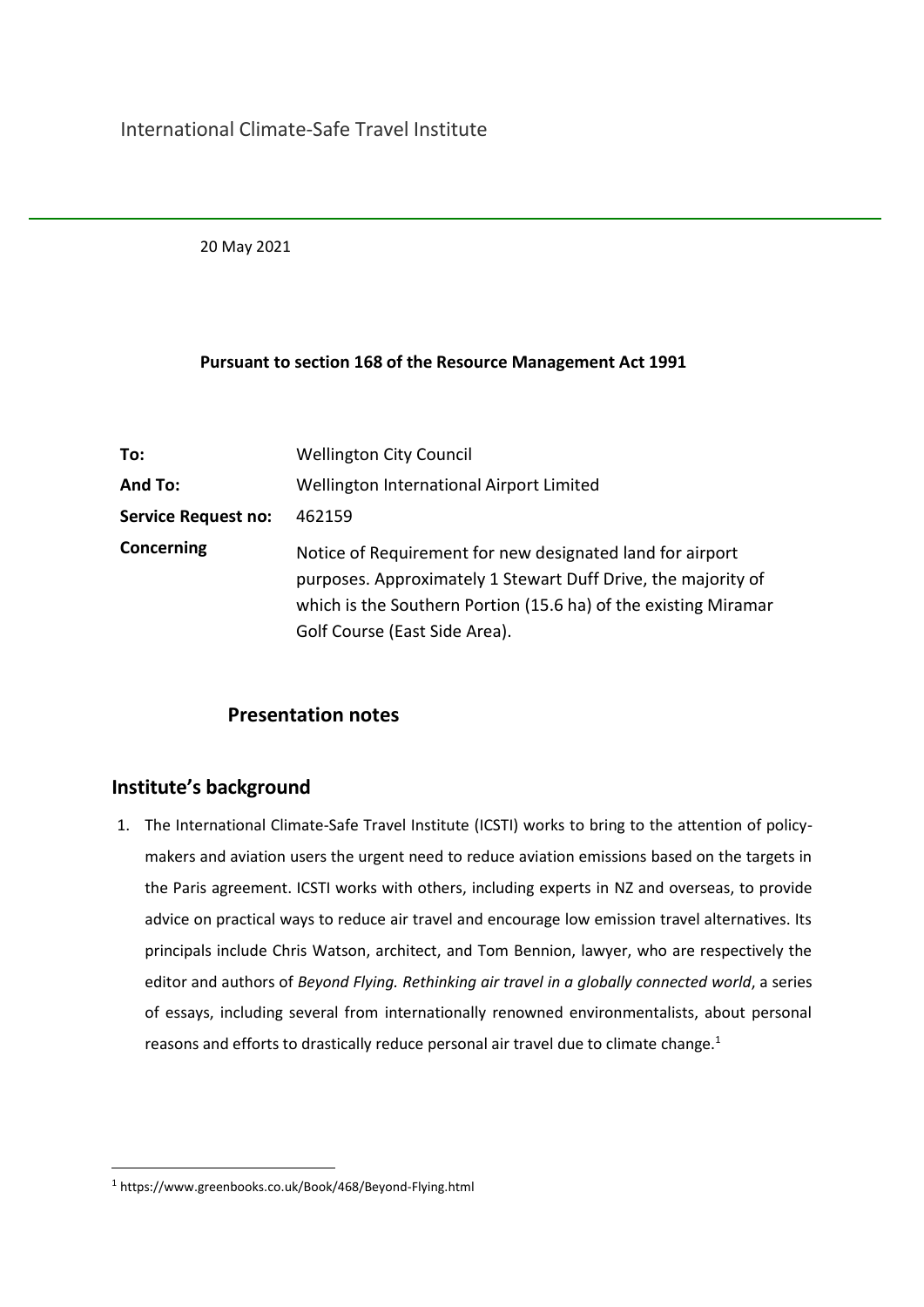2. Roland Sapford has provided expert economic evidence. He is unable to attend given the shortened hearing. But we do not understand that the statements he makes about an absence of economic evidence addressing climate issues are contested.

## **Summary of position**

- 3. Climate change is relevant to your decision in at least four respects:
	- a. Whether the proposal is reasonably necessary to meet the stated objectives;
	- b. Whether climate change will affect the proposal due to changes in demand and other impacts of climate change;
	- c. Whether the proposal is overall sustainable management under s5(2)
	- d. International commitments and government carbon neutral policy as relevant matters under Section 171(d).
- 4. In summary, WIAL's case for this expansion has not provided evidence that considers the climate emergency in any meaningful way. As commissioners, you are left with a contradictory proposal lacking key information. You should recommend that the requirement be withdrawn.

#### **Objectives and reasonable necessity**

5. Regarding the first objective:

*To operate, maintain, upgrade and extend the facilities at Wellington International Airport to continue to provide for the aircraft types currently in use, and likely to be in use in the foreseeable future by New Zealand's major domestic airlines and international airlines in a sustainable manner.*

- 6. It has been very hard to understand what "in a sustainable manner" means. The public and decision-makers should not have to engage in guessing games about the basic objectives of a significant infrastructure proposal such as this.
- 7. Those words cannot mean "sustainable management" because that would simply restate the purpose of the RMA.
- 8. Assuming that it refers to "sustainability' of the airport in the general, Brundtland sense,<sup>2</sup> there is a problem because the airport is one of the largest sources of emissions in the region and the proposal does not contain (and indeed is unable legally to contain) any provisions directly limiting

<sup>&</sup>lt;sup>2</sup> "Sustainable development is development that meets the needs of the present without compromising the ability of future generations to meet their own needs."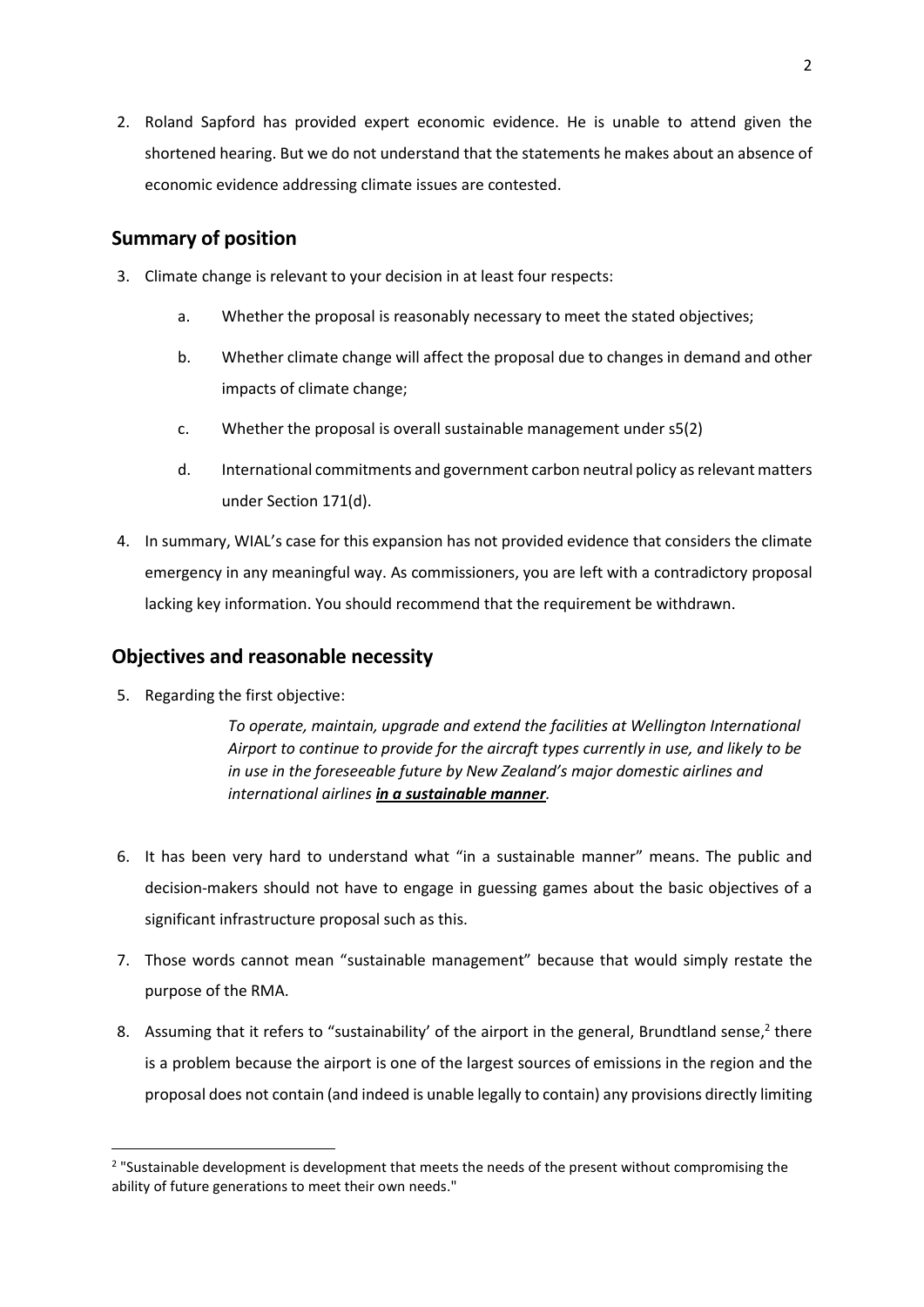airplane emissions. Mr Conway's evidence on future aviation technologies suggests that significant reductions will not occur until well into the 2030s, when IPCC reports and the Paris Agreement require emissions to reduce by around 45%. So we must reject that interpretation.

- 9. The planning JWS now refers to "sustainable infrastructure":
	- 10. We also agree that the purpose for both designations should be expanded to make it clear that the development of "sustainable infrastructure" is provided for (this is probably already the case but we suggest that this could be clearer). By sustainable infrastructure, we mean facilities that support the move towards decarbonisation of the Airport's own activities, and also those which support the decarbonisation efforts of third parties. We consider that this still falls under "infrastructure and utility activities"
- 10. The problem with that interpretation is that it does not explain why an extra 15.6 hectares is "reasonably necessary" to enable some airport buildings and facilities to be sustainably made and be sustainable in their operation. We only have vague conjecture about what electric aircraft might require, and the application contradicts this notion anyway since it is explicitly based on forecasts for handling even larger aircraft in the future (Mitchell Daysh):

As shown in Table 1, it is forecast that:

- Busy Hour and Annual Passenger numbers to essentially double over the next 20 to 30 years from 1400 to 2700, and from 6.2mppa to 12mppa respectively; and
- . Annual Aircraft Movements to increase over the next 20 to 30 years from 85,000 to 105,000. Notably aircraft movements do not similarly double to match that of passenger movements (only an increase of 24%). This is because airlines have signalled their intention to "up gauge" to larger aircraft, thereby resulting in greater passenger capacity aircraft utilising Wellington Airport. WIAL understands for example that Code E aircraft could be used on Trunk domestic and trans-Tasman routes within the forecasting period, particularly during peak periods.

This type of growth drives a significant demand for terminal and ancillary services to provide for passengers and other associated users of the Airport and its facilities. These are discussed below.

11. Given the tiny emissions reductions that will be achieved by this 'sustainable infrastructure' in comparison to the emissions of the airport use now, and the future emissions (which the 'sustainable infrastructure will enable), your inevitable conclusion must be that the words "sustainable manner" in this first objective are window dressing or marketing. That could be satisfied with a billboard and not 15.6 hectares of expansion.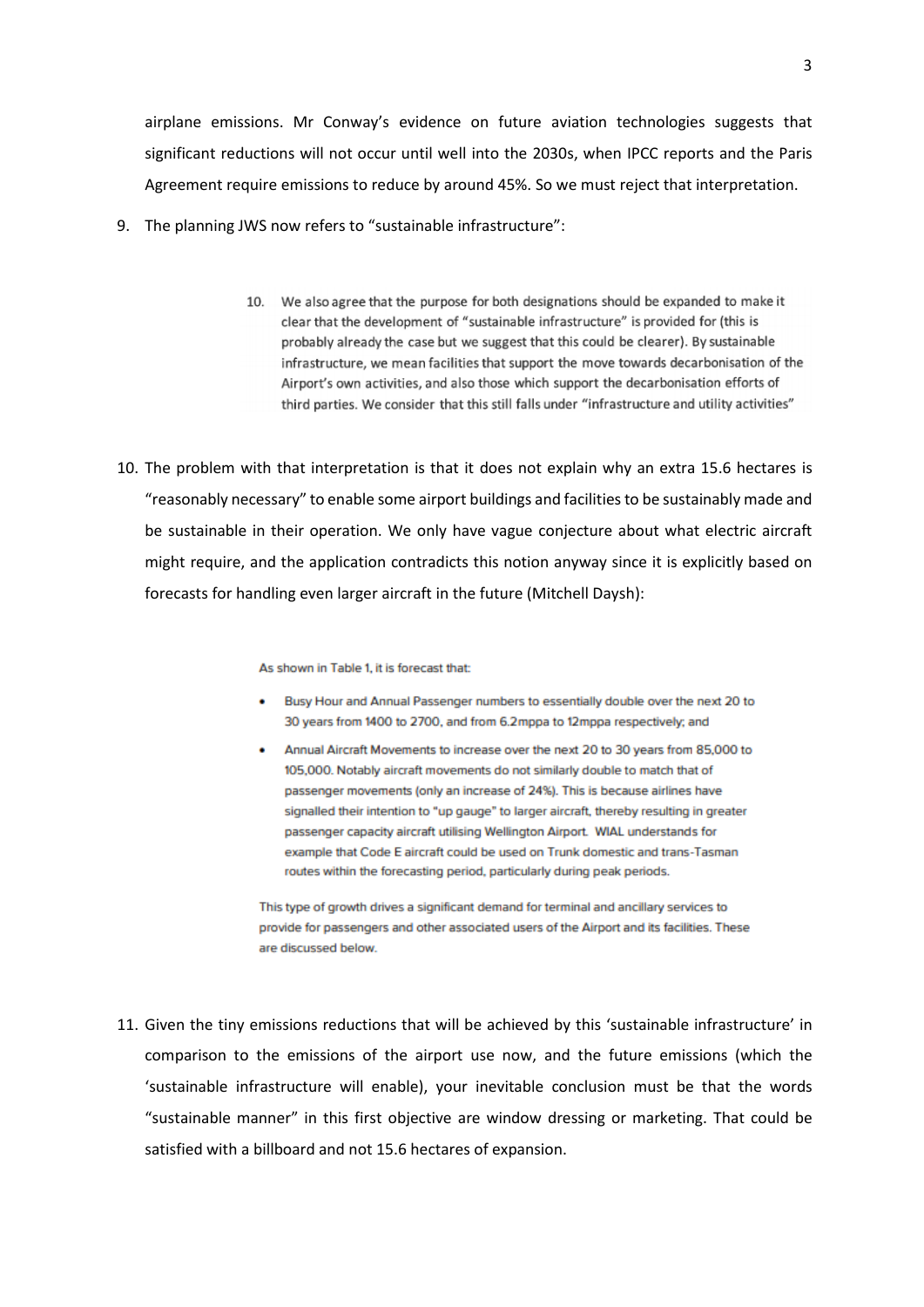- 12. Consequently, the designation is not 'reasonably necessary' to meet the first objective.
- 13. Regarding the second objective:

#### *To ensure the Airport facilities and activities continue to meet the forecast passenger and aircraft demand*

- 14. Focussing first on aircraft demand. WIAL seeks this designation on the basis that airlines are going to 'up gauge to larger aircraft. WIAL also says per John Howarth:
	- 48. Further work has recently been commissioned to consider the forecast demand for electric vehicles and battery powered aircraft. This work will not only inform the airport's future infrastructure requirements (including the potential for onsite generation) but will also provide input into the long-term asset management plans of the local lines company.
- 15. Accordingly, you lack the evidential basis to decide if the expansion is 'reasonably necessary' to meet forecast demand for electric aircraft.
- 16. This means that the key issue is the evidence produced about the demand for existing and future 'up gauge' aircraft, which will be fossil fuel powered for decades according to Mr Conway.
- 17. Turning to passenger demand. Climate change will affect forecast passenger demand directly in at least 3 major ways:
	- a. High carbon charges that will make air travel less affordable and/or
	- b. Emissions reduction requirements that will limit air travel and/or
	- c. Fossil fuel powered air travel losing its 'social licence'.
- 18. WIAL and InterVISTAS have not undertaken any economic assessments of the impact of these matters on demand, beyond Mr Conway's observations.
- 19. His expertise for making observations about demand is unclear. His evidence invokes the expert code but breaches it in some key areas. He provides no references for his opinions and notes none of the strong countervailing evidence for some of the assertions that he makes. For example his discussion of the CORSIA offset scheme makes no reference to the fact that currently it covers only 6% of projected CO2 emissions from all international aviation between 2015 and 2050<sup>3</sup> and

<sup>3</sup> https://www.carbonbrief.org/corsia-un-plan-to-offset-growth-in-aviation-emissions-after-2020.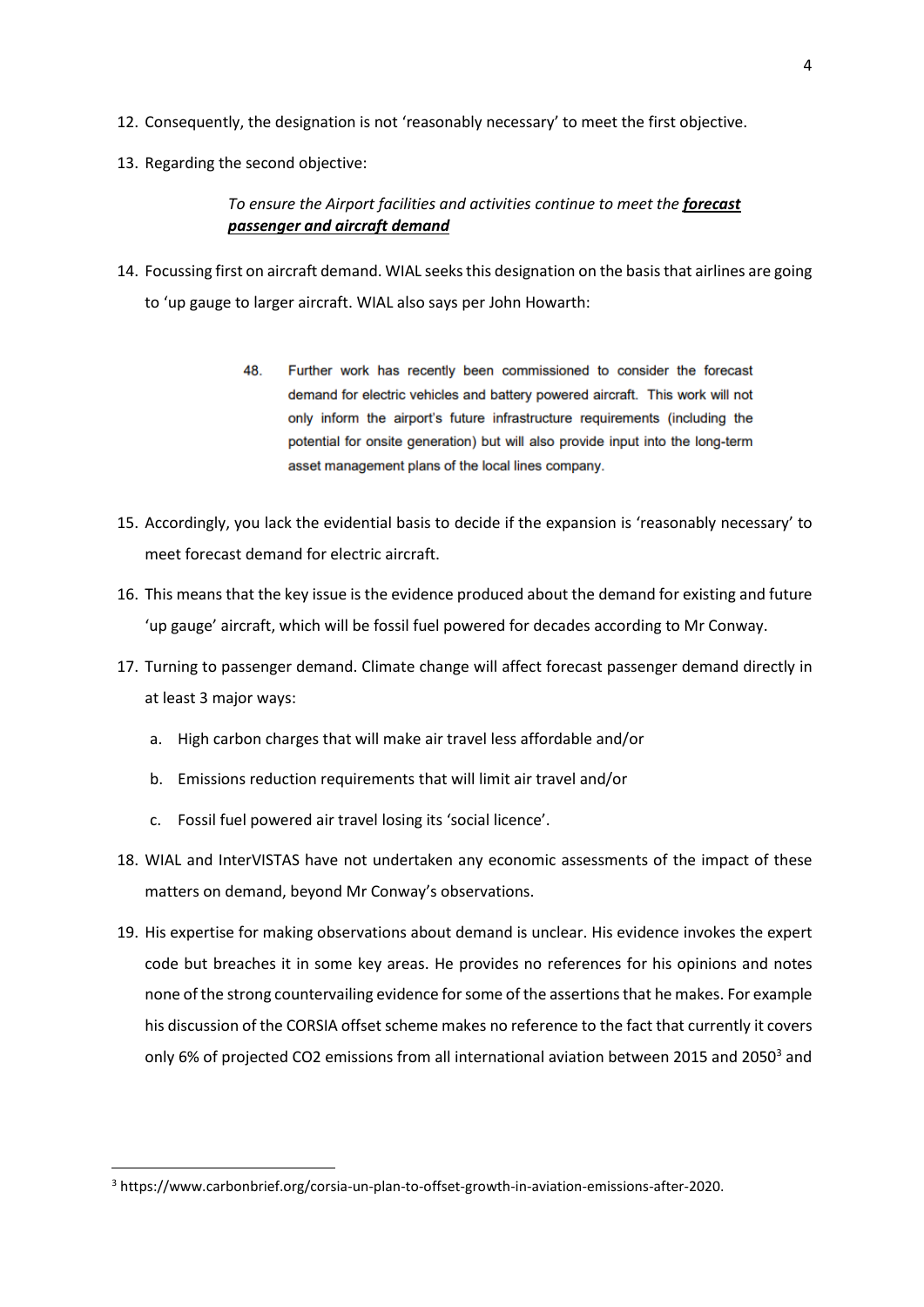that there is extensive literature and assessments that it will be ineffective, if not counterproductive to efforts to reduce airline emissions.<sup>4</sup>

- 20. In terms of high carbon charges, Mr Conway says that Sustainable Aviation Fuels (SAF) will be expensive and potentially hard to obtain:
	- $70.$ I believe the main challenges for SAFs are economic with the current price difference between SAF versus Jet A-1 being three to four times more expensive per unit along with access to secure sufficient quantities of feedstocks that do not conflict with food production and supply or the availability of land and infrastructure to grow, extract and produce the fuel types.
- 21. No modelling of the effect of this extra fuel cost on future demand has been produced.
- 22. In terms of emissions reduction requirements, Mr Conway says "28 …. At this stage, there are no specific requirements defined for the New Zealand aviation industry by either the CCC or government". He is technically correct. However, in December 2020, as part of the declaration of climate emergency,<sup>5</sup> the government committed to a target of carbon-neutrality in all of its operations by 2025 ie within 5 years.<sup>6</sup> This includes schools and universities. Offsets will need to be purchased by government agencies for any remaining emissions from their operations after 2025.
- 23. The Cabinet and MBIE papers surrounding this announcement indicate that aviation emissions will be a significant part, if not the major component of all emissions. Government agencies also have to look to reduce emissions in all procurement decisions, including with third party vendors.
- 24. No modelling of the impact of this policy on future demand has been undertaken.
- 25. In addition, any offsets purchased after 2025 will be a cost of carbon to NZ taxpayers. This will change the cost/ benefit equation of the Capital city airport to the regional and national economy.
- 26. In terms of air travel losing social licence, we no longer need to rely on anecdotal evidence.
- 27. There is an extensive academic literature on the topic and many surveys have been undertaken that show a large appetite for reduced flying. The largest surveys seem to be in Europe.<sup>7</sup> They

<sup>4</sup> Ditto. And also from NZ's Parliamentary Commissioner for the Environment: *Not 100% – but four steps closer to sustainable tourism February 2021.*

<sup>5</sup> https://www.parliament.nz/en/pb/hansard-debates/rhr/combined/HansDeb\_20201202\_20201202\_08

<sup>6</sup> https://environment.govt.nz/assets/Publications/Cabinet-papers-briefings-and-minutes/Redacted-cab-minand-paper-establishing-a-carbon-neutral-govt.pdf

 $^7$  Eg 28,000 people surveyed across Europe in 2019-20: https://www.eib.org/en/infographics/when-it-comesto-air-transportation#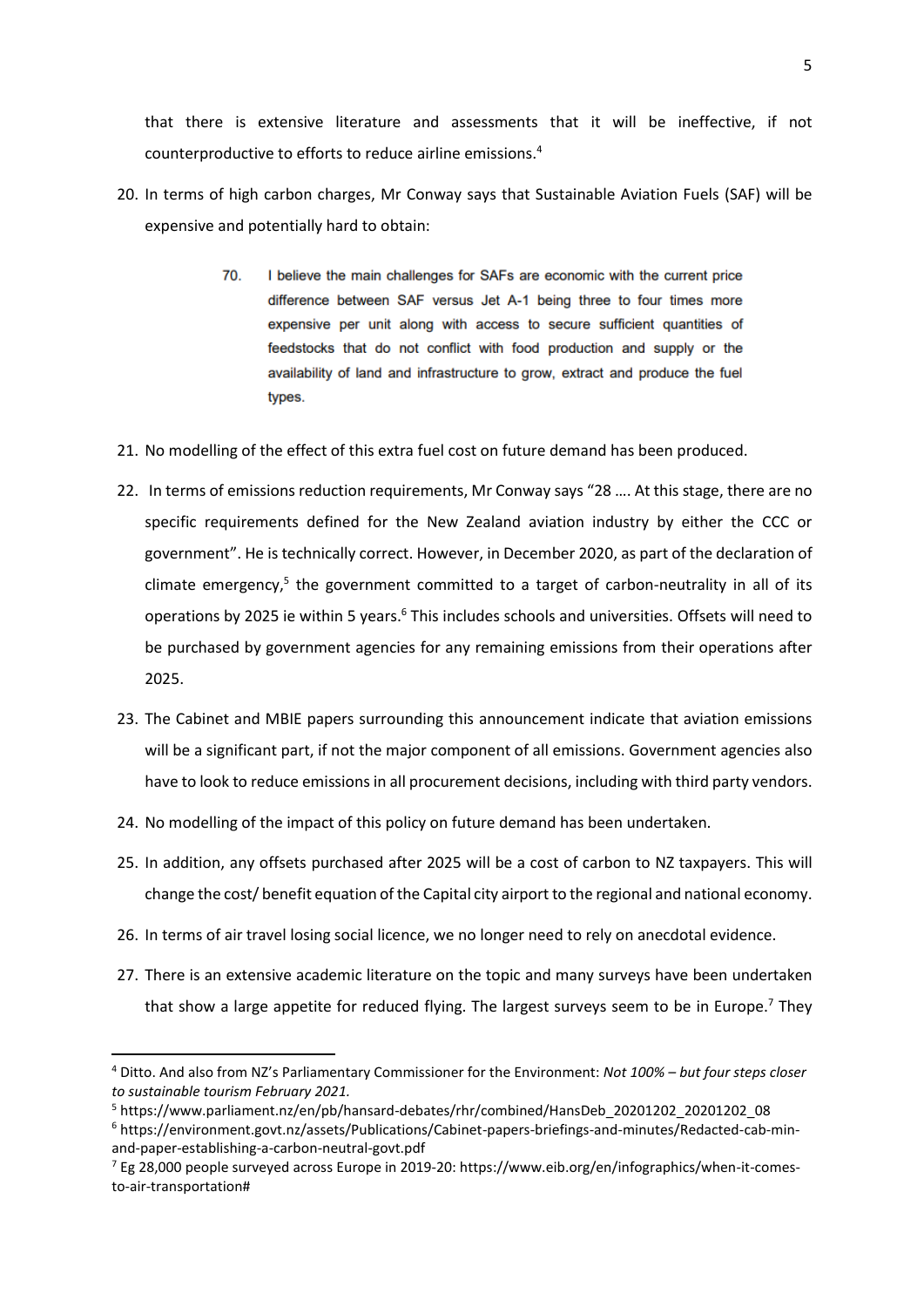alone suggests that long haul travel to NZ will be affected by attitude changes that have already occurred.

- 28. The Parliamentary Commissioner for the Environment is proposing a charge on some flights based on distance travelled to reduce travel demand. <sup>8</sup> Air NZ's chief environmental advisor thinks that this will be a 'good thing' to put off 'thoughtless, heedless tourism'.<sup>9</sup>
- 29. No assessment of this, and no academic literature or surveys have been noted in any evidence.
- 30. Consequently, you have no economic evidence before you assessing forecast demand which accounts for any of these matters. The assumptions behind InterVISTAS modelling have not been provided, but there is no suggestion that they have undertaken any of this modelling. In summary, there has been no assessment of demand in this climate emergency.
- 31. Mr Conway concludes:

*Any delay or inaction will lead to more frequent and intense adverse weather impacting the way we live, distorting the natural balance of ecosystems, and for airports potentially damaging infrastructure and disrupting business continuity.*

- 32. But again, no assessment.
- 33. Consequently, you cannot be satisfied that the expansion is 'reasonably necessary' to meet this second objective.

# *Effects of climate change*

- 34. Under section 7(i) the effects of climate change includes the economic effects of climate change on the proposal.
- 35. At least one Board of Inquiry has already considered reduced demand for a proposal under s7(i). In its Final Report and decision of the Board of Inquiry into the Peka Peka to North Ōtaki Expressway Proposal (February 2014) the Board considered whether climate change might lead to reduction in demand for the expressway, which had significant adverse effects that required mitigation:
	- $[674]$ Counsel for Generation Zero put a range of related questions to Mr Dunlop on this subject.<sup>292</sup> Mr Dunlop accepted in response to a question that there could be potential effects from temperature change which could affect the

<sup>8</sup> Not 100% – but four steps closer to sustainable tourism February 2021.

<sup>9</sup> Sir Jonathon Porritt - https://www.newsroom.co.nz/curb-some-flyers-to-nz-says-air-nz-adviser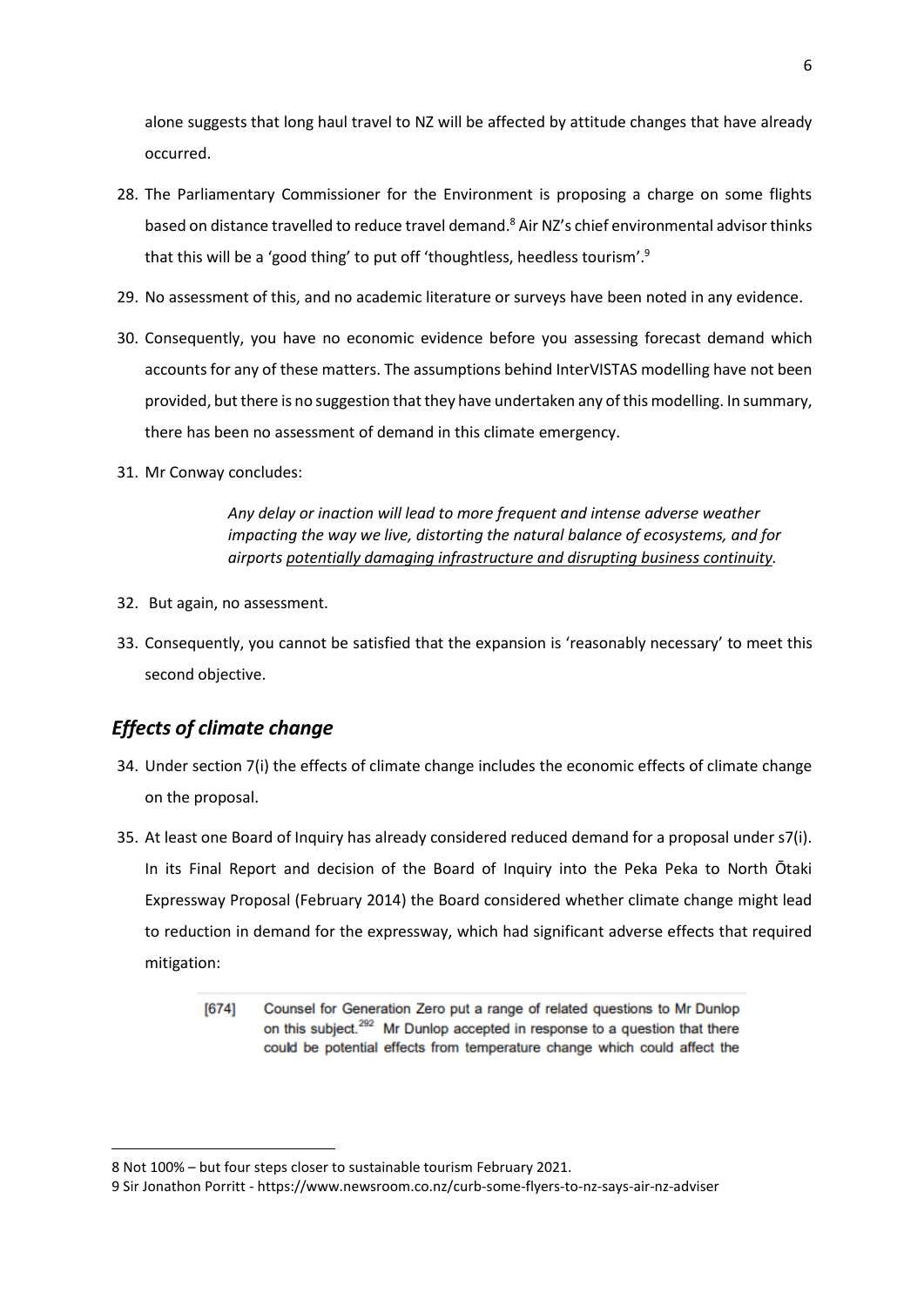number of vehicles on the road. He also acknowledged he had undertaken no analysis of this.<sup>293</sup> Mr Dunlop pointed to his evidence for a description of the factors which he stated included changes in emissions and efficiency of vehicles. He said:<sup>294</sup>

"... the WTSM model uses land use data, calibrated trip behaviour models predicted future year land use patterns, economic variables, and assumptions about future improvements to the transport system. In the 2011 revalidation of the model, significant work was undertaken to look at fuel pricing and vehicle efficiency. This work utilised information from the Ministry of Economic Development and concluded that although significant fuel price rises are forecast, they will be offset by improvements in efficiency of vehicles. These inputs have been used for the transport modelling and future forecasting."

- 36. That Board concluded that the transportation modelling was sufficient in the absence of "any substantive evidence that, based on any alternative assumption, a significantly different outcome may result".
- 37. The contrast with this WIAL proposal is striking. The analysis above applies.

#### *Part 2 – sustainable management*

- 38. Part 2 is an overarching consideration beyond the assessment of effects and the matters listed in s [171\(1\)\(a\)](https://www.westlaw.co.nz/maf/wlnz/app/document?docguid=Icdf486a4e12c11e08eefa443f89988a0&&src=rl&hitguid=Ib629cf61e02511e08eefa443f89988a0&snippets=true&startChunk=1&endChunk=1&isTocNav=true&tocDs=AUNZ_NZ_LEGCOMM_TOC#anchor_Ib629cf61e02511e08eefa443f89988a0) to [\(d\):](https://www.westlaw.co.nz/maf/wlnz/app/document?docguid=Icdf486a4e12c11e08eefa443f89988a0&&src=rl&hitguid=Ib629cf55e02511e08eefa443f89988a0&snippets=true&startChunk=1&endChunk=1&isTocNav=true&tocDs=AUNZ_NZ_LEGCOMM_TOC#anchor_Ib629cf55e02511e08eefa443f89988a0) *New* Zealand *[Transport Agency v Architectural Centre Inc](https://www.westlaw.co.nz/maf/wlnz/app/document?docguid=I4845a7104af711e59774dfc991d0b195&&src=doc&hitguid=I47f9f8154af711e59774dfc991d0b195&snippets=true&startChunk=1&endChunk=1&isTocNav=true&tocDs=AUNZ_NZ_LEGCOMM_TOC#anchor_I47f9f8154af711e59774dfc991d0b195)* [2015] NZHC 1991.
- 39. Section 5(2) involves a broad consideration of consideration of matters including economic matters: "sustainable management means managing the use, development, and protection of natural and physical resources in a way, or at a rate, which enables people and communities to provide for their social, economic, and cultural well-being." It also requires "avoiding, remedying, or mitigating any adverse effects of activities on the environment."
- 40. The analysis above is relevant.
- 41. An enlarged airport with growing emissions will be a growing disbenefit in economic terms for the local and national economy as resources are diverted to expensive SAF fuels and/or governm need to purchase offsets to deal with emissions.
- 42. An enlarged airport will also increase social disparity, as flights become more expensive. This may be most oppressive for poorer communities living near the airport.

#### *International climate change instruments*

43. Section 171(d) provides that you must look at "any other matter" that you consider is "reasonably necessary in order to make a recommendation on the requirement."